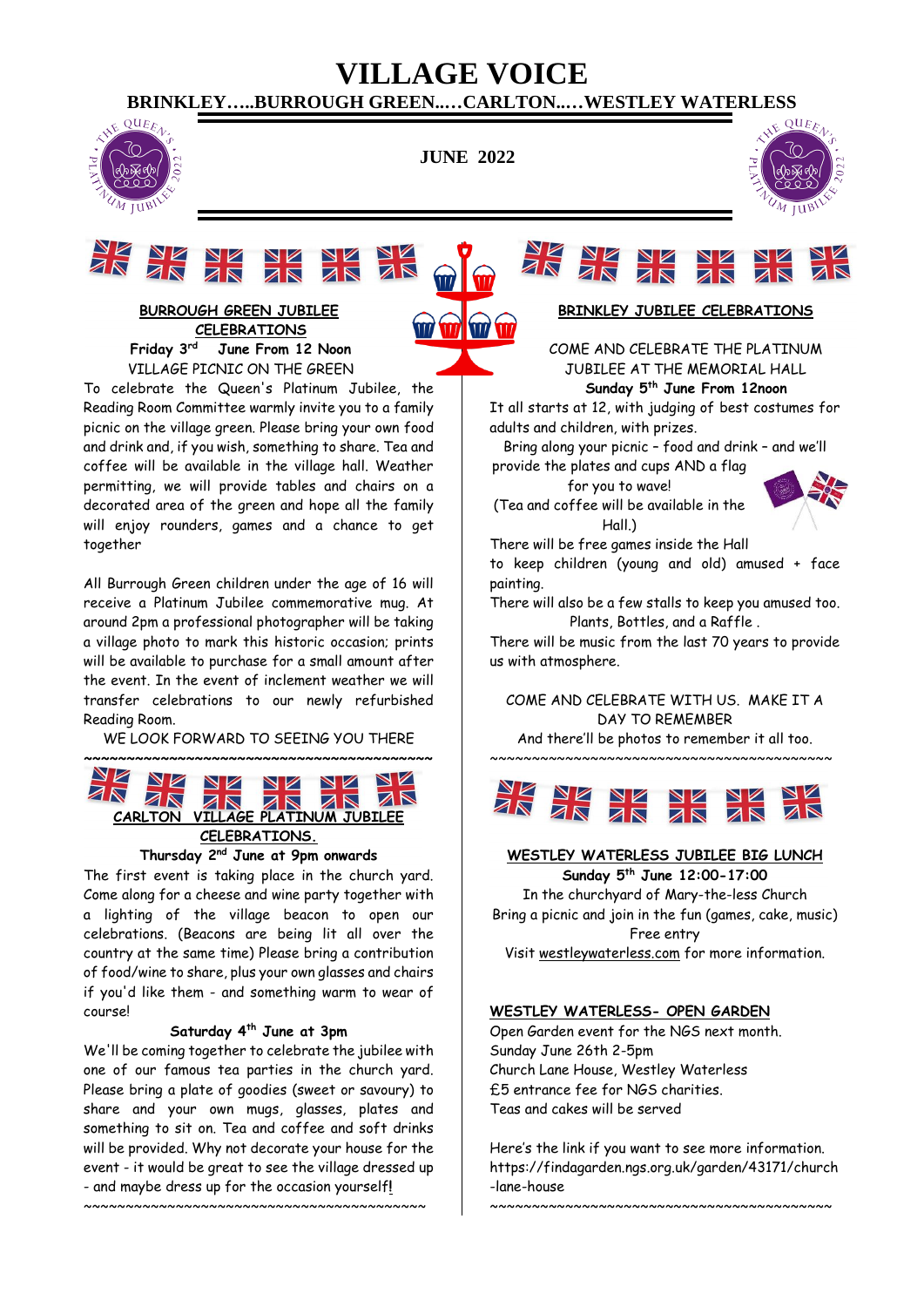# **NEWS FROM THE ELLESMERE CENTRE**

### **The new Laser Tag Club**

For children from 6-12yrs old as now started on Fridays from 5-6pm and costs £4per week. Book online at www.slsportanded.co.uk.

# **MUSIC EVENING**

**Friday 3rd June 5-8pm with Johnny Wright and friends.** Bring a blanket (please don't bring your own food and drink) There will be a BBQ and Bar. Entry is free so please let the Centre know if you will be attending.

**YARD SALE 25th June 10am-2pm.** Refreshments available at the Centre. Tables £5 at your address or £10 at the Ellesmere Centre Please contact us for more details.

**Date for your diary: - SUMMER SHOW on Sunday 17th July from 12-4pm**

**Follow us on Facebook or Twitter @CentreEllesmere**

**Email: office@ellesmerecentre.org.uk-alternatively call us on 01638 508212**

#### ~~~~~~~~~~~~~~~~~~~~~~ **BURROUGH GREEN CRICKET CLUB**

Cricket season has started and it was great to welcome our new sponsors Cambridge Club Festival



[\(www.theCambridge](http://www.thecambridge/) [club.co\)](http://club.co/) to our

first game against Thriplow 3XI. The first game of the season saw a comprehensive win for Burrough Green with all bowlers contributing with special mention to Johnny Pugh taking 3 wickets. The batsmen were able to knock the 106 target off after a shaken start. Key performers being Ed Riddell steadying the ship and making 39 not out, accompanied by Will Ashcroft making his highest score of 51 not out quickly.

Junes games are: 11th June - Barley 2XI away 25th June - Thriplow 3XI away

Anyone wishing to play or get involved is more than welcome. Please contact [Burroughgreencricket@gmail.com](mailto:Burroughgreencricket@gmail.com)

~~~~~~~~~~~~~~~~~~~~~~~~~~~~~~~~~~~~~~~~~

#### **THE BULL BURROUGH GREEN**





**Please join us in celebrating the Queens Jubilee on Saturday the 4th June.**

From 12pm we will be having a family fun day. There will be a BBQ, Pony Rides, Face Painting,

Bouncy Castle, Lucky Dip and a Live Band in the evening.



**Rob and Kat look forward to welcoming you 01638 508333**



**BURROUGH GREEN GARDEN FETE Sunday 12th June 2022**

**BBQ & Beer Tent from 1 pm** Fete opening by Lucy Frazer at 2 pm

Homemade Teas, Plants & Bric a Brac Tombola and Sideshows galore Fun for all the Family In a beautiful garden setting Volunteers Needed Please!

We really need people to volunteer to run stalls on the day for a couple of hours. Why not share a stall with a friend or neighbour? We will provide you with everything you need including prizes! PLEASE VOLUNTEER, don't wait to be asked, the more games and stalls we run, the more fun for everyone! If you have any enquiries or can offer any support, please contact Lucy 07910 158463

or email [peterandlucyt@btinternet.com](mailto:peterandlucyt@btinternet.com)  $~\sim~\sim~\sim~\sim~\sim~\sim~\sim~\sim~\sim~\sim$ 

#### **BURROUGH GREEN PLAYGROUP**

**Open morning on Wednesday 15th June Between 10-11.30 for new and prospective** 



**families.**

Please contact Marie On 01638 506003 or [burroughgreenplaygroup@gmail.com](mailto:burroughgreenplaygroup@gmail.com) to book a visit  $~\sim~$ 

#### **RECYCLING**

**Carlton & Willingham Green – Mondays** : Black bin **–** 13th & 27th June. Blue & Green-. TUESDAY 7<sup>th</sup> & Monday 20<sup>th</sup>.

# **Brinkley, Burrough Green, Westley Waterless – MONDAYS**

Black sacks weekly. TUESDAY 7<sup>th</sup> then Mondays Blue Lid - TUESDAY 7<sup>th</sup>, Monday 20<sup>th</sup> June. Green Lid – Mondays 13th & 27th June.

**~~~~~~~~~~~~~~~~~~~~~~~~~~~~~~~~~~~~~~~~~**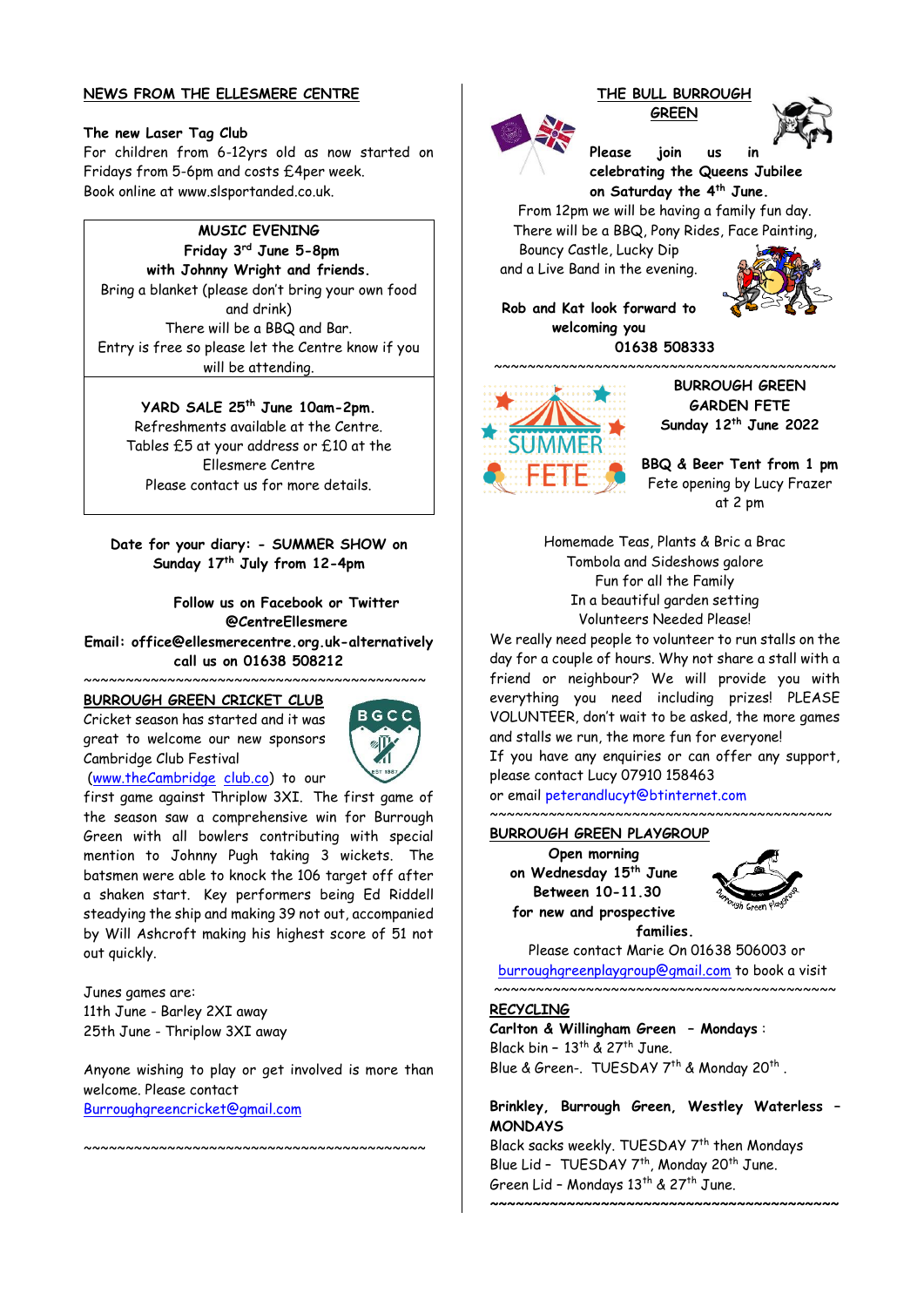# **KNIT & NATTER**

**Every Monday from 1:30 to 3.30pm** In the Community Room at Sheriff's Court Burrough Green. All knitters or potential knitters are welcome,



Bring your own knitting or we can teach you to make squares for the local neonatal unit or knit for other charities. We have odd bits of wool, patterns and needles etc. There will be a small charge for refreshments.

Any donations of wool would be greatly appreciated. ALL WELCOME

**~~~~~~~~~~~~~~~~~~~~~~~~~~~~~~~~~~~~~~~~**

# **ELLESMERE GARDEN CLUB**

On Wednesday  $22^{nd}$  June we make a visit to the garden of Dr Crosby at Church Lane House, Westley Waterless. This is a family garden, including wildlife pond, orchards, Victorian style greenhouse, vegetable garden, wildflower meadow and herbaceous borders. Arrive at 7pm for the tour; cost £5 to include refreshments.

Looking forward to lovely midsummer weather – at the very least long hours of light, perfect for a garden visit!

Looking ahead to the busy month of July, firstly on Wednesday  $6<sup>th</sup>$  we have a coach trip to Barnsdale Gardens in Rutland, made famous by the late Geoff Hamilton when he presented Gardeners' World. Now managed by his son Nick the gardens comprise 38 individual gardens in an eight-acre site, Britain's largest collection of individually designed gardens. Of course, there's also a nursery and shop and tea rooms, so plenty to see and do. Depart the Ellesmere Centre 9.30am and depart Barnsdale 4pm. Cost £20 for Ellesmere Garden Club members and £25 for nonmembers. Please email Judith to reserve your place: judith.mahoney@btinternet.com

Then on Sunday July 17<sup>th</sup> the Ellesmere Show will take place inside the Ellesmere Centre with stalls and attractions outside on the field.

Finally on Wednesday July  $27<sup>th</sup>$  we will hold our BBQ – venue tba

More details next month!

Members and visitors are equally welcome to our meetings and events, and if you have any queries about the club, please contact either our Chairman Sandie, phone 07903 584676, or our Secretary Judith, phone 07740 100660.

**WHAT'S ON AT THE RED LION BRINKLEY**

~~~~~~~~~~~~~~~~~~~~~~~~~~~~~~~~~~~~~~~~~

**June 8th – Coffee Morning at 10:30 Friday 17th and Saturday 18th June –**

**Curry Nights, please book in advance for either of these.**

*Gwyn & Morris 01638 508707*

~~~~~~~~~~~~~~~~~~~~~~~~~~~~~~~~~~~~~~~~~

# **MOBILE LIBRARY**



The Mobile Library will be at BRINKLEY Memorial Hall on the **4 th THURSDAY** of each month between 12.10  $-12.50<sub>pm</sub>$ 



BURROUGH GREEN by the BUS STOP on **3 rd THURSDAY** of each month at 3.50 - 4.10pm They stock a great selection of books for all ages, plus NHS hearing aid batteries. They can even check and

replace the ferrules on walking sticks. Make use of this wonderful resource.

# **NEWMARKET CHEERFUL FRIDAY STROKE SUPPORT GROUP**

A social group that offers friendship to both stroke survivors and their carers.

The group meets on the  $3<sup>rd</sup>$  Friday of each month 10.00 – 12.00

at The Parish Centre Our Lady Immaculate & St. Etheldreda

14 Exeter Road NEWMARKET CB8 8LT. Come and join us for conversation, information, fun, refreshments and the occasional outing. Contact Kathie on 07923 526555 for more information

#### **SAWSTON OPEN GARDENS**

Five Sawston gardens are opening their gates to visitors

~~~~~~~~~~~~~~~~~~~~~~~~~~~~~~~~~~~~~~~~~

#### **on Sunday 3rd July**

for the National Garden Scheme (ngs). This important charity was founded in 1927 and has since raised over £63 million for a number of nursing charities, funded entirely by charging a small fee to visit participating gardens. Despite disruption and closures during the pandemic, the ngs raised £2.9 and £3 million in 2020 and 2021 respectively. The main beneficiaries are Macmillan Cancer Support, Marie Curie, Hospice UK, Carers Trust and The Queen's Nursing Institute. See [www.ngs.org.uk](http://www.ngs.org.uk/) for more details.

This year there are four private gardens plus the Mary Challis Garden to visit from 1-5 pm. Start where convenient and collect a map. Details of the openings, with garden descriptions, are on the ngs website. Visitors are encouraged to book their visit on-line or can simply turn up and pay at the first garden. Entrance fee is £6 for all gardens; children free. Do come along to view some of Sawston's finest gardens and support these important charities.

Home-made teas and cakes in the Mary Challis Garden from 1.30-4.00 pm.

 $~\sim~$ 

*Enquiries: Mike & Ann Redshaw 01223 834511.*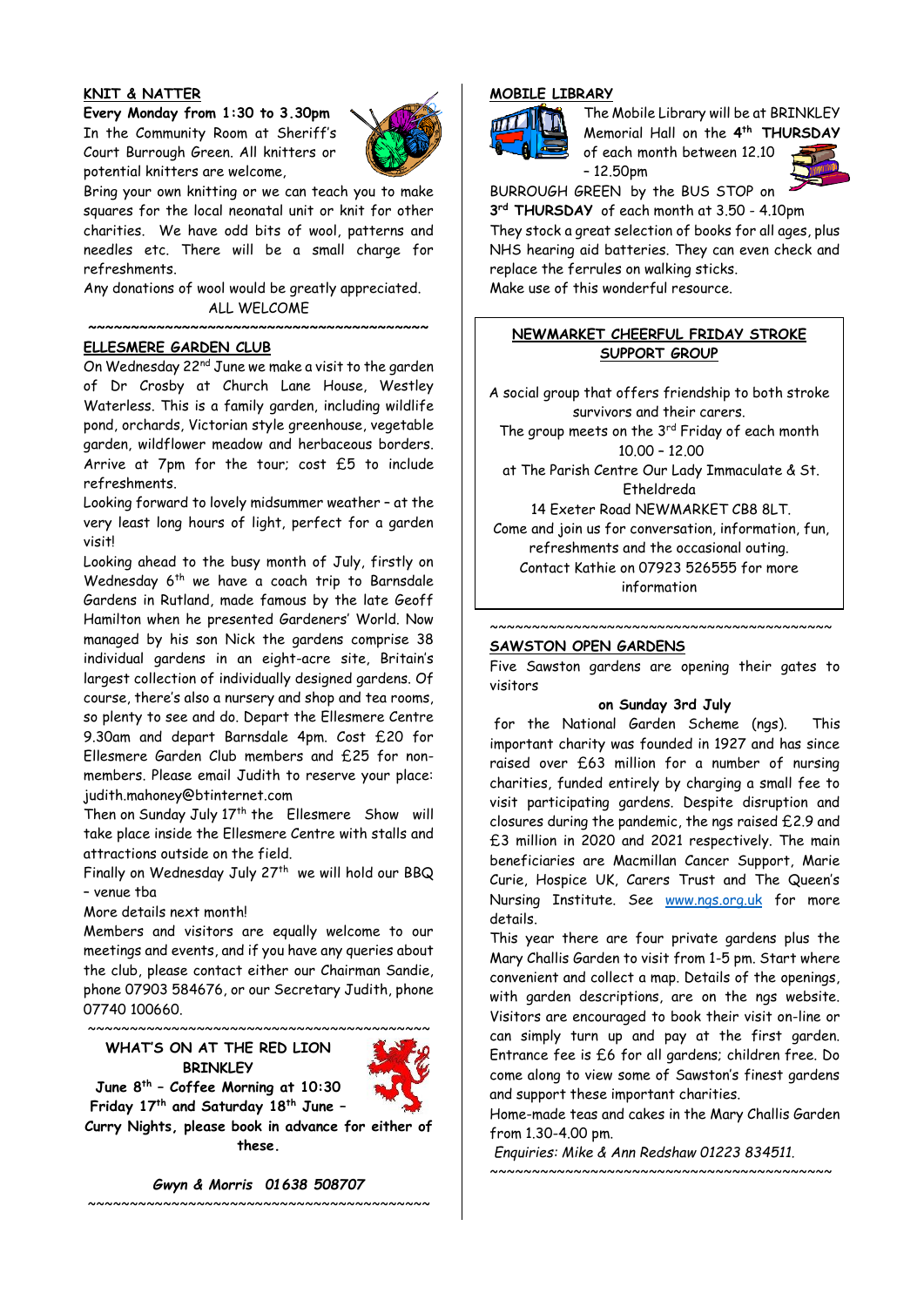# **FLINT KNAPPING & WALL RESTORATION**

Free opportunity to learn about wall restoration, flint knapping and lime mortar for adults and children Thank you to those of you who have already shown interest in this project.



SPAB, The Society for the Protection of Ancient Buildings is potentially able to assist with the project. They need to demonstrate that the knowledge and teaching through the project will enhance the skills of builders safeguarding these specialist techniques for the future.

We need two builders to come and participate in the project. It is anticipated this will be over a long



weekend and there is no cost. This is a great opportunity to learn new skills and implement them in your future work. If you or anyone else you know is interested please get in touch,

Thank you! Lucy Talbot 07910 158463 [peterandlucyt@btinternet.com](mailto:peterandlucyt@btinternet.com) ~~~~~~~~~~~~~~~~~~~~~~~~~~~~~~~~~~~~~~~~~

#### **MARSH MAIL News from Linton Village College**

Highlights of the summer term so far have included an amazing Dance show. Following a fantastic performance of the Grimm Fairy Tales just before Easter, a large cast were involved in a spectacular range of dance performances. Students from all year groups were involved in stunning pieces including original choreography inspired by Malala's campaign for education for girls, Amanda Gorman's inauguration poem, plus musicals including Matilda, Hairspray and La La Land.

Our Year 11s were treated to a re-creation of another musical as the staff of LVC dressed up as the students of Rydell High for the Leavers' goodbye video. Celebrations included a photo reel from Year 7, games on the school field, food and a visiting ice cream van.

GCSE exams have returned this year following two years of alternative assessment. Our students have started the exam series, which is more spread out than in previous years, with great maturity and focus. We wish them all the best and look forward to seeing them back at school dressed up in their finery to enjoy the Prom on 1st July.

~~~~~~~~~~~~~~~~~~~~~~~~~~~~~~~~~~~~~~~~~

### **COUNCILLORS' REPORTS**

#### **District Councillors' Annual Report**  *Bottisham Ward*

After a slow start, the Council has generally been efficient and effective at passing the Government Covid grants through to local businesses. We have queried some of the decisions but on the whole, it appears the funds have been distributed effectively. And we supported a motion, passed by Council, which commended the behaviour of local residents during the lockdown.

The Council has demolished their popular Mepal Outdoor Centre, despite not yet having planning permission for the proposed Crematorium. After muddle and delay, the Council is due to decide the application by  $13<sup>th</sup>$  June. In the public consultation the result was:

*Sentiment Held % : For 13.0 : Against 85.4 No Further Comment 1.6*

Statement of Community Involvement for East Cambridgeshire District Council Bereavement Facility Proposals

The calculation on the Council's 5 year land supply was reset, and so they were able to show a 6.5 year land supply, and the policies in the 2015 Local Plan, notably the development envelope, became enforceable again. However, the relief maybe short-lived because a Planning Appeal was allowed in Soham, with the Inspector saying there had been a significant shortfall in development against the East Cambridgeshire Local Plan housing requirement to date, and that the plan 'cannot be said to have been effective in delivering the anticipated housing need to date'. He further stated that even if the Council could currently demonstrate the housing land supply it said it had (more than 6.5 years), there had been significant under-delivery against the plan to date, and there was a 'persistent failure' to meet housing requirements. 'There can be no certainty that the strategy contained in the [Local Plan] will deliver sufficient housing in the long-term of the plan period,' he concluded. 'In fact, the evidence before me suggests that it will not.'

The 2015 Local Plan is becoming increasingly outdated, with insufficient policies to address climate change or air quality as well as issues which need to be reconsidered such as parking space provision. It's challenging to update the Plan with continuing Government delays in publishing their proposed changes to the planning process, so the Council is consulting on its Policy GROWTH 1 and housing numbers, with a deadline for responses of 13 June. - Local Plan Review | East Cambridgeshire District Council (eastcambs.gov.uk)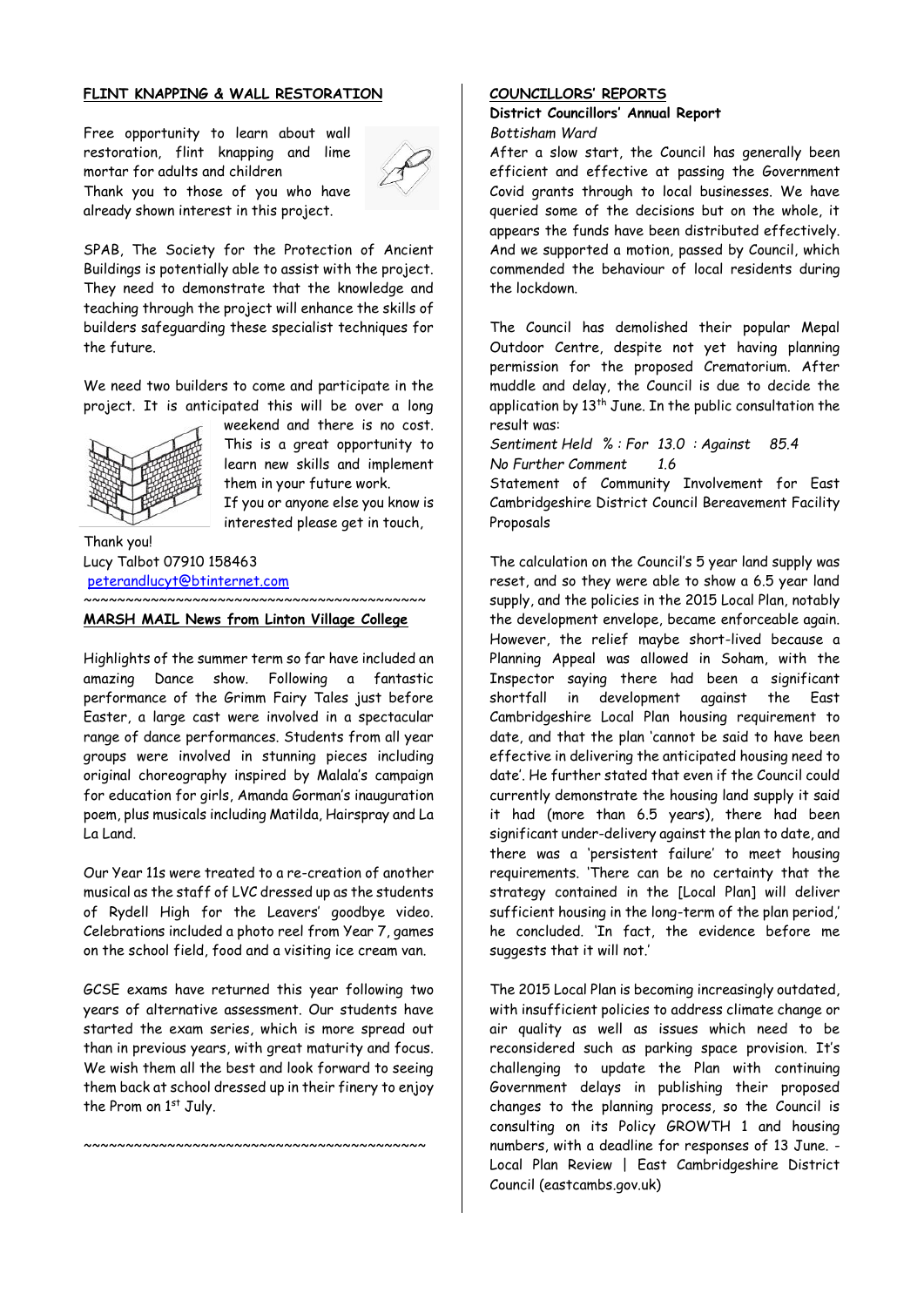The Council's record in collecting residents' black bag waste and recyclables has plummeted. Difficulties recruiting and retaining drivers began in September, and by November the local press was reporting allegations of low morale, bullying, stress and other staff concerns. These were denied by management. Green waste collections were cancelled from mid-December to the end of January, then it was announced that waste collection rounds were being permanently reconfigured from the end of March. The first few weeks of this change have not gone smoothly, with large numbers of uncollected bins, in some cases left for days or even weeks. We have struggled to get full information to understand the issues and will be attending a briefing to try to get a better understanding of the issues and press for rapid improvement to the service.

We supported a proposal to the Full Council that East Cambridgeshire should address the lack of 'Changing Places' toilets in the District for people with severe disabilities whether visible or not; and to review disabled access to all public toilets and signage on them for invisible disabilities. East Cambridgeshire was the only District in the County not to be awarded any money at all by the Government in its recent funding round to improve 'Changing Places' toilet provision, because it did not request any funding. The Council's leadership delayed giving a response to this proposal by referring it to Finance & Assets Committee. However, this delay does give time for the public to express their views. If you support the call for improved toilet facilities for disabled people, please sign the petition at – https://tinyurl.com/yumzjywc.

Our next surgery will be on Monday 20<sup>th</sup> June at 6.00pm in the Committee Room at Bottisham Sports & Social Club. *John Trapp 01223 812120 john.trapp@eastcambs.gov.uk Charlotte Cane 07976 607512 [charlotte.cane@eastcambs.gov.uk](mailto:charlotte.cane@eastcambs.gov.uk)*

**Cambridgeshire County Council Update East Cambridgeshire District Council Update** *Woodditton Division*

After the elections that have taken place across other parts of Cambridgeshire, the Annual meeting of the County Council took place on  $10<sup>th</sup>$  May, with the East Cambridgeshire District Council Annual meeting due on 19<sup>th</sup> May where the election of Chairman and allocation of Committees for the following year takes place.

*~~~~~*

The County Council's Highways & Transport met at the end of April and the Local Highways Initiative results were confirmed. Four of the villages that I represent

were successful in bids to reduce speed and improve road safety. I look forward to working with all my villages for the next round of bids later this year.

The Local Highways Initiative is a very important process in getting Highways issues resolved, with the input of the knowledgeable County Council Highways engineers and one that I support.

The result of the consultation on the Newmarket Road access into Cambridge held last year, is scheduled to be published on  $17<sup>th</sup>$  June and I will look to update all residents once I have seen the results.

As Alan mentioned last month, please continue to report any Highways issues online, such as potholes. If you are unable to do that, then please contact Alan and he will ensure that your concerns are logged on the system and actioned. The Highways team will then assess the severity of the pothole.

There continues to be issues with fly-tipping around the villages and the waste team is working to clear them. Please report any fly-tipping to East Cambridgeshire District Council and if you have any information on people acting in a suspicious nature, which may identify the fly-tipper, then please let East Cambridgeshire District Council know.

Alan, as Chairman of ECDC, will be attending a Thanksgiving Service in Ely Cathedral on Sunday 5th June, as part of the Jubilee celebrations, and hope that as many residents as possible will take part in the various celebrations taking place over that weekend.

If you aware of an issue that concerns you, please let us know. If we are not aware of it, we cannot fix it.

We look forward to updating residents further next month and continue to work on your behalf.

If any resident wants to discuss any issue, then please feel free to contact us. We want to hear comments from everyone, as that is the only way that we can truly represent you.

*Alan Sharp Cambridgeshire County Councillor & East Cambridgeshire District Councillor – Woodditton Ward*

*Tel: 01638 507485/ 07794 292941*

*E-Mail: [Alan.sharp@cambridgeshire.gov.uk](mailto:Alan.sharp@cambridgeshire.gov.uk)*

*Amy Starkey East Cambridgeshire District Councillor – Woodditton Ward*

~~~~~~~~~~~~~~~~~~~~~~~~~~~~~~~~~~~~~~~~~

*Tel: 07901 716233*

*E-Mail: [amy.starkey@eastcambs.gov.uk](mailto:amy.starkey@eastcambs.gov.uk)*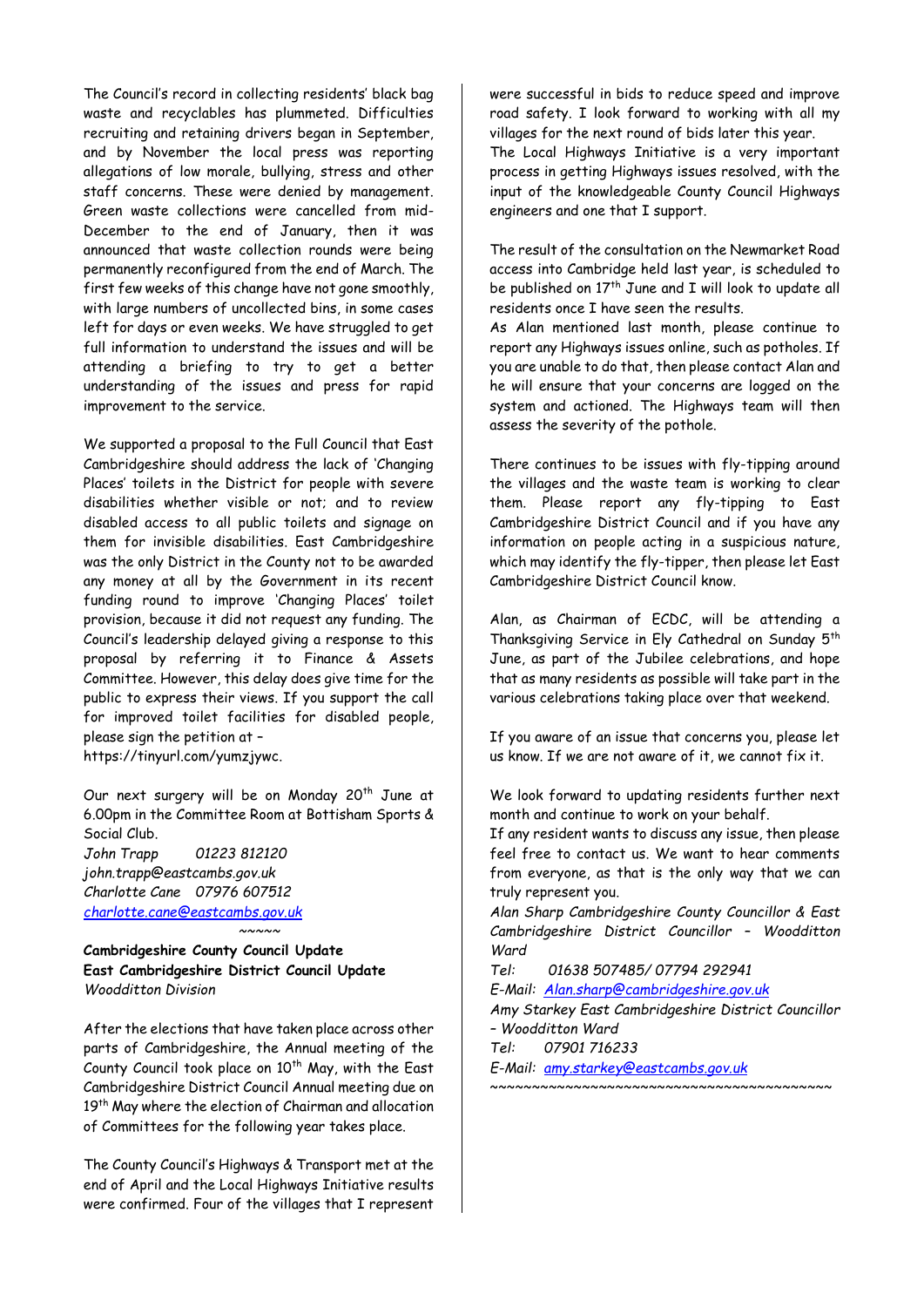# **GIRLGUIDING LINTON DISTRICT**

What a couple of months it has been. March saw our Rangers and Guides take part in an incident hike organised by Cambridge University Scouts and Guides. An



event enjoyed by all who came. Our Trefoil members visited the firestation in Linton and had a really interesting evening.

They also celebtrated a 90<sup>th</sup> bithday with lovely cake and conversation.

Our wonderful Jarman Centre in Newmarket had its annual bank holiday Easter fun day for families to enjoy and by the time you read this will have had its Big Boot Sale on the 22nd May.

The beautiful snowdrops outside our hut in Linton have now dissappeared again until they reappear next spring. Our units are getting ready to have their pack holidays, overnights and Summer camps and the Rainbows are getting ready to go wild in June.

There are 12 counties that make up our region of Anglia and our county is Cambs East. The county organised a huge county wide event called 'Survive to Thrive' at the beginning of May and all our girls had a go at activities such as a silent disco, getting knotty and going on a picture scavenger hunt.

*@Lintondistrict or Like us on Facebook [www.Girlguiding.org.uk/interested](http://www.girlguiding.org.uk/interested) [lintondistrict@gmail.com](mailto:lintondistrict@gmail.com) or contact Louisa Powell-Owens on 07711 614328* 

#### ~~~~~~~~~~~~~~~~~~~~~~~~~~~~~~~~~~~~~~~~~ **FOR SALE**

GIRLS/ LADIES BLACK BIKE. CARRERA LTD 27.5 wheels. Excellent condition . £100 ono

MEN'S ALL TERRA TRANSEO 3.0 CITY X GT. Excellent condition . £200 ono

1 WHITE RADIATOR 24ins SQUARE. NEW. £20

2 BEDSIDE CHEST OF DRAWERS. TEAK/CREAM £20

PHILIPS FLAT SCREEN TELEVISION 34ins. £50.

SONY FLAT SCREEN TELEVISION 34ins. £50

2 CYCLE HELMETS 1 BLACK, 1 BLACK/WHITE. £15 each

CONTACT Bena Cook on 01223 290779 (Carlton)  $~\sim$   $~\sim$   $~\sim$   $~\sim$   $~\sim$   $~\sim$   $~\sim$   $~\sim$   $~\sim$   $~\sim$   $~\sim$   $~\sim$   $~\sim$   $~\sim$   $~\sim$   $~\sim$   $~\sim$   $~\sim$   $~\sim$   $~\sim$   $~\sim$   $~\sim$   $~\sim$   $~\sim$   $~\sim$   $~\sim$   $~\sim$   $~\sim$   $~\sim$   $~\sim$   $~\sim$   $~\sim$   $~\sim$   $~\sim$   $~\sim$   $~\sim$   $~\sim$ 

#### **2523 LINTON AIR CADETS.**

We have now had a full camp report from our cadets from camp. They had a fantastic time and a few of their activities included fieldcraft, abseiling, arms drill and flying in an RAF Chinook. Some amazing experiences and our cadets with summer camp places eagerly await their turn!

2523 continues to succeed with Sgt Vellacott completing a Senior NCO course covering advanced leadership and drill culminating in his silver leadership badge. Corporal Spall and Cadet Addison completed their bronze Cyber and Cadet Macnamara passed bronze radio. These are all fantastic skills for life and future employment.

We were lucky enough to visit the British Model Flying Association 100th Birthday event at Old Warden airfield. 8 Linton cadets got a private tour of the Shuttleworth Collection Museum and demonstrations in drone racing, virtual reality drone flying and most impressive of all model rocketry. The cadets were even able to be on launch control and launch the rockets themselves. "It was great to be able to have a physical demonstration of rocketry." Says Sgt Morris, "We have theoretical space training but seeing the rockets and launching them in person really makes the syllabus come to life.".

We have an exciting schedule ahead including powered flying at RAF Cranwell. We look forward to sector field day where cadets have been training to compete in leadership, first aid, drill and more. Our jubilee parade practice is underway, and we look forward to parading the union and squadron standards at several events over the coming months.

Bradley Wright *Flying Officer RAFAC training.2523@rafac.mod.gov.uk 07943 873272*

#### **NEWMARKET COMMUNITY CINEMA**

**Sunday 19th & Monday 20th June THE LION KING (2019 PG)**

~~~~~~~~~~~~~~~~~~

**The Stable : 65 High Street, Newmarket.**

Complimentary tea and biscuits served from 7pm. Screening begins 7.30pm. Member £6. £5 Concessions Non Members £7, Concessions £6. Children under 12 must be accompanied by an adult. Pre book 07756 853714. Tickets are also available on the door ~~~~~~~~~~~~~~~~~~~~~~~~~~~~~~~~~~~~~~~~~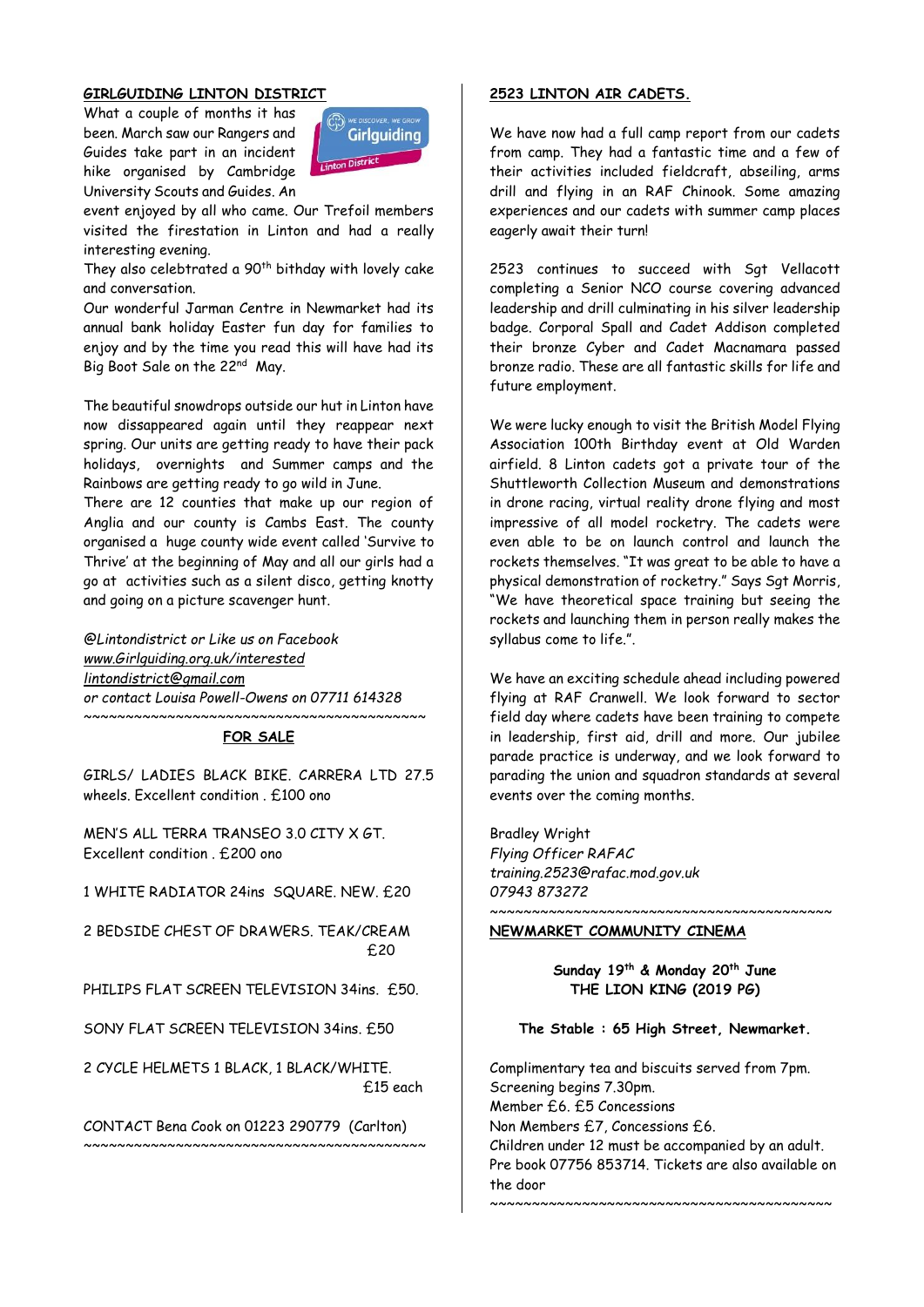### **VILLAGE WEBSITES**

# [www.westleywaterless.com](http://www.westleywaterless.com/) [www.burroughgreenparishcouncil.org.uk](http://www.burroughgreenparishcouncil.org.uk/) www[.brinkleyparishcouncil.org.uk](http://brinkleyparishcouncil.org.uk/)

Information on the facilities of each village and also back issues of Village Voice newsletter and the adverts.

# **VILLAGE HALLS**

Brinkley, Burrough Green and Westley Waterless have excellent village halls, all beautifully refurbished over the last few years, and all available for hire at reasonable rates.

Information on their facilities and availability can be found by contacting them on:

**Brinkley Memorial Hall** - Contact: Susie Shuter on 01638 508729 : 07836 656643

**Burrough Green Reading Room** - Please contact Joanne Harrison on 01638 508888 E mailing [bgreadingroom@yahoo.com](mailto:bgreadingroom@yahoo.com) [www.burroughgreenparishcouncil.org.uk](http://www.burroughgreenparishcouncil.org.uk/)

**Westley Waterless Village Hall** - For more information please go to [www.westleywaterless.com/hall](http://www.westleywaterless.com/hall) ~~~~~~~~~~~~~~~~~~~~~~~~~~~~~~~~~~~~~~~~~

#### **RADESLEY BENEFICE WEBSITE**

On the website you can find out more about our churches, services, what's on and useful information about baptisms, funerals and weddings; [www.raddesley.com](http://www.raddesley.com/)

#### **INTERIM PRIESTS:**

Rev'ds Rosemary and Andrew Rycraft 19 Cardigan Street, Newmarket, CB8 8HZ 01638 665421 **CHURCHWARDENS: Burrough Green**: Lucy Talbot Tel: [01638 507060,](tel:01638%20507060) email: [peterandlucyt@btinternet.com](mailto:peterandlucyt@btinternet.com)

**Westley Waterless**: Ms. Deborah O'Riordan, Tel: [01638 507741,](tel:01638%20507741) email [d.a.oriordan@btinternet.com](mailto:d.a.oriordan@btinternet.com) and Mrs Liz Gibson, Tel: 01638 508600, [lizgibson@me.com](mailto:lizgibson@me.com) **Brinkley**: Ros Pates 01638 507240 rospates@yahoo.co.uk **Carlton**: Stephen Roberts 01223 290372

++++++++++++++++++++++++++++++++++++++++++++++++++++

[Stephen.roberts28@btopenworld.com.](mailto:Stephen.roberts28@btopenworld.com)

**ELLESMERE ARTS**

We would like to thank everyone who bought a ticket and came along to one of the performances. Also a huge thank you to those who gave up their time to set up the stage, lighting and sound. We couldn't do anything without your support.

Our next performance will be Murder Mystery no. 6 on 1st October. More details to follow**.**

**~~~~~~~~~~~~~~~~~~~~~~~~~~~~~~~~~~~~~~~~~**

#### **BALSHAM PICTURE HOUSE**

The film for June BPH will be : **WEST SIDE STORY (12**)

from acclaimed producer and director Steven Spielberg. With a script by screen writer and playwright Tony Kushner this 2021 OSCAR winning film is an adaptation of the 1957 Hit Musical and tells the tale of forbidden love and the rivalry between the JETS and the SHARKS two teenage street gangs of different ethnic backgrounds.

Saturday 11<sup>th</sup> June Doors open 7pm and film at 7.30 in Balsham Church Institute

Guest visitors £3/ night and Annual membership just £12 for adults. Dave's bar will be open for pre-show drinks and nibbles as normal.

 $~\sim$   $~\sim$   $~\sim$   $~\sim$   $~\sim$   $~\sim$   $~\sim$   $~\sim$   $~\sim$   $~\sim$   $~\sim$   $~\sim$   $~\sim$   $~\sim$   $~\sim$   $~\sim$   $~\sim$   $~\sim$   $~\sim$   $~\sim$   $~\sim$   $~\sim$   $~\sim$   $~\sim$   $~\sim$   $~\sim$   $~\sim$   $~\sim$   $~\sim$   $~\sim$   $~\sim$   $~\sim$   $~\sim$   $~\sim$   $~\sim$   $~\sim$   $~\sim$ 

# **DULLINGHAM FLOWER CLUB**

**Thursday 9 th June 2022 8pm** The Taylor Hall, Dullingham. CB8 9XE Come & join us for a fun evening with a demonstration by **Brenda Tubb** Entitled

**A Blooming Wonder**

Admission £8 to include refreshments. Raffle Please contact Lesley Bird Tel: 01638 507658 or 07786 817154

Next Meeting - Thursday 14<sup>th</sup> July Demonstration by Lisa Sampson

#### **RADDESLEY BENEFICE WEEKEND**

 $~\cdots$  .

# **10th and 11th September**

Our churches will each have a display or activity - more details in the next newsletters